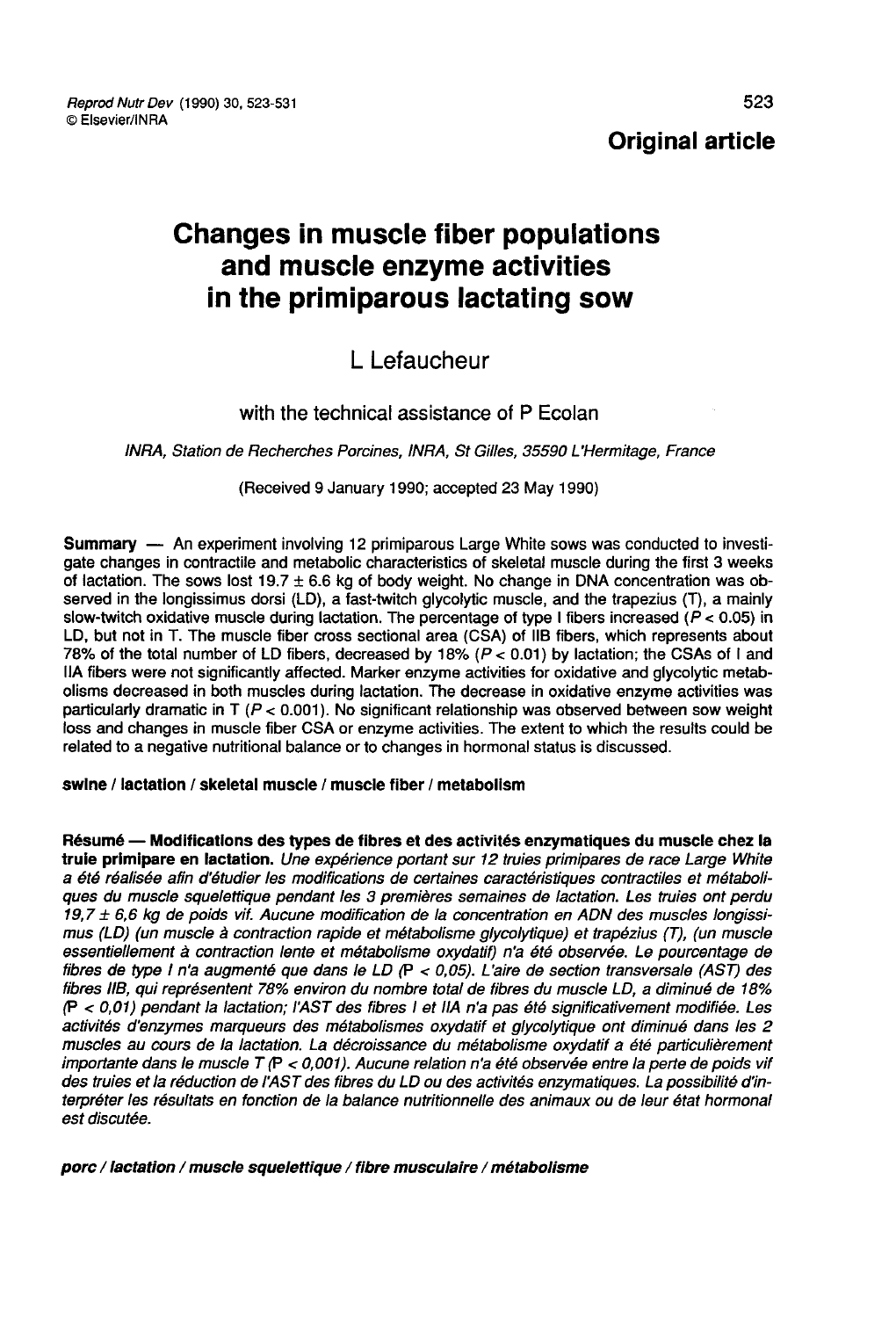#### INTRODUCTION

More attention has been paid to the adequacy of muscle metabolism in relation to growth or to under-nutrition than in relation to lactation. However, the sow is under extensive nutritional stress during early lactation, particularly when feed intake does not meet the nutrient requirement for milk production and maintenance. During the first weeks post-partum, tissue catabolism results in loss of body fat (Whittemore et al, 1980), negative nitrogen balance (Elsley and MacPherson, 1972) and loss of muscle tissue (Etienne et al, 1985). The latter authors showed that primiparous sows lost about 10 kg of muscle during the first 3 weeks of lactation, whatever their energetic level (14.2 or 10.3 Mcal ME/d). Muscle weight loss during lactation is now well known, but, to our knowledge, very little attention has been paid to the possible alteration of tissular metabolism particularly skeletal muscle during lactation in the sow.

Since skeletal muscles are generally composed of different fibers demonstrating various biochemical, histochemical and physiological properties, we wished to determine whether early lactation in sows induced specific changes in the biochemical and histochemical properties of the main populations of fibers.

The objective of the present study therefore was to investigate the changes in some biochemical and histochemical characteristics of muscles of different contractile and metabolic types during early lactation in primiparous sows.

#### MATERIALS AND METHODS

#### Animals

During pregnancy 12 Large White primiparous sows were fed 2.2 kg/d of a standard diet con-

taining 13% crude protein and 3 000 kcal ME/ kg. After farrowing, they received a diet containing 14.6% crude protein and 3 200 kcal ME/kg. The feeding level was progressively increased from 2 to 5 kg/d between d 0 and 5 post-partum, and was then maintained at 5 kg/d until weaning at 21 d. The sows were fed twice daily and water was available ad libitum. Mean energy intake over the 21 d of lactation was 14.8 Mcal ME/d. The daily supply of nutrients (protein, amino acids, vitamins and minerals) met or exceeded INRA recommendations (1984). The composition and characteristics of the diets were defined previously (Noblet and Etienne, 1986). Litter size was standardized to 10 piglets on the day following farrowing. The piglets did not receive any feed or water supplement from birth to 3 weeks of age.

The weight of the sow and the litter was recorded on the days of farrowing  $(D_0)$  and weaning ( $D_{+21}$ ); backfat thickness of the sows was ultrasonically determined at shoulder and last rib levels, 50 mm from the mid-line, on each side of the back. Backfat measurements were averaged within and between sites.

#### Muscle measurements

#### Muscle biopsy

A general anaesthesia, starting with an iv injection of pentothal, was maintained for 20 min through inhalation of a mixture of halothane and oxygen. Biopsies of the longissimus dorsi (LD), a glycolytic muscle, and of the trapezius (T), an oxidative muscle, were performed 6 d before farrowing  $(D_{-6})$  on the left side and after 21 d of lactation  $(D_{+21})$  on the right side. Muscle samples weighing about 1 g were obtained via an incision of the skin and subcutaneous adipose tissue. The biopsy was kept on flat sticks, promptly frozen in isopentane cooled by liquid nitrogen (-160 °C) and stored at -80 °C until metabolic enzyme analysis and histological examination.

#### Muscle cellularity

DNA concentration was measured fluorometrically using Hoescht 33258 according to West et al (1985). The method, developed for cultured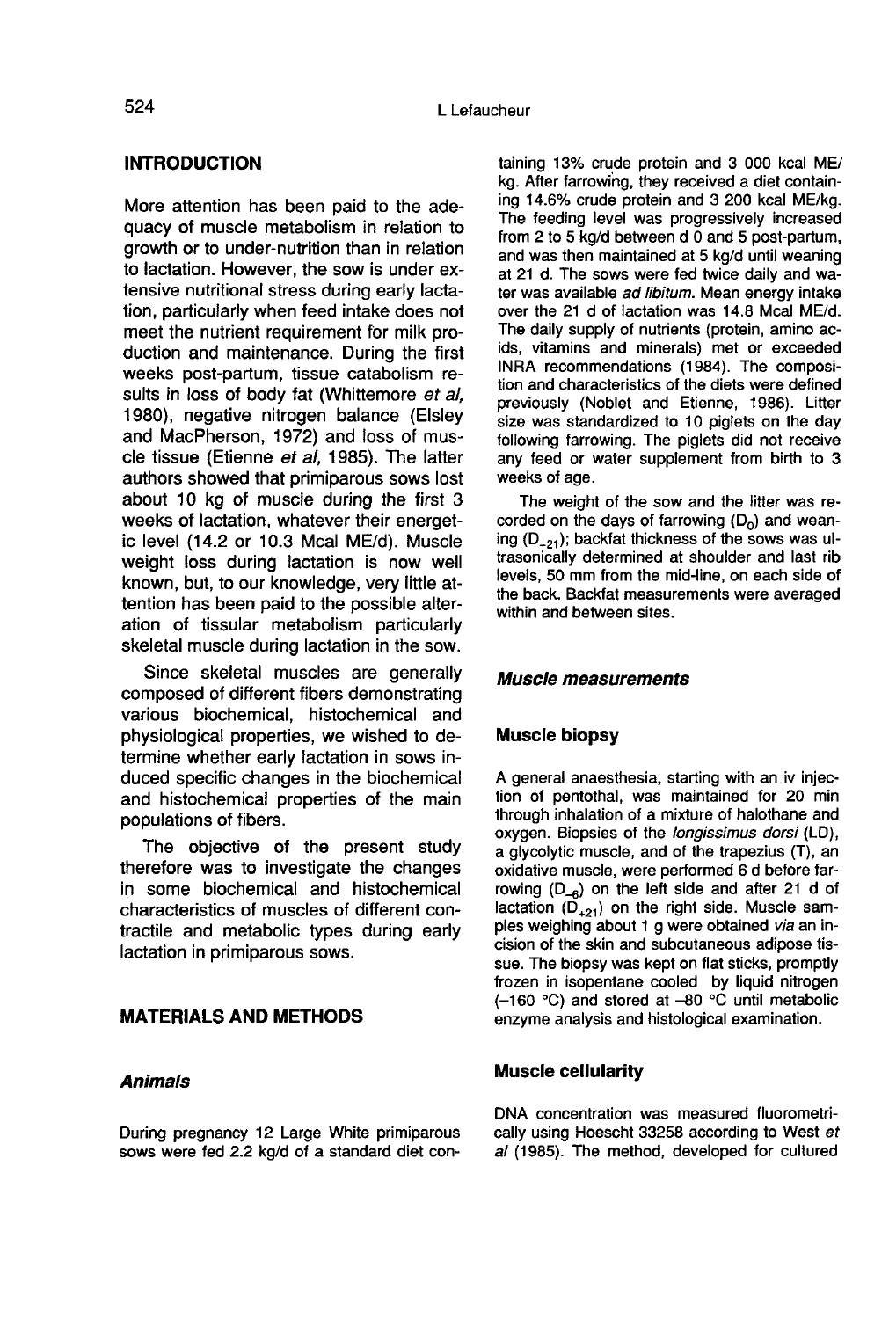mammalian cells, was adapted to 40 um thick muscle slices.

#### Histological examination

Ten-um thick muscle sections were obtained with a cryostat at -20 °C. They were processed according to the myosin ATPase technique following pre-incubation at pH 4.10, 4.35 and 10.4 (Padykula and Herman, 1955; Guth and Samaha, 1969). Myofibers were classified as type I, IIA and IIB according to the terminology of Brooke and Kaiser (1970). Type IIC fibers were not considered because very few of them could be observed at this stage of development (Suzuki and Cassens, 1980). For each sample, percentages of the 3 types were determined on about 1 500 fibers, and mean cross sectional areas were estimated by planimetry on at least 100 fibers of each type.

# Enzyme analysis

Metabolic enzyme activities were measured from frozen tissue. Muscle tissue was thawed and homogenized in ice-chilled .1 mol/l phosphate buffer (pH 7.5) containing 2 mmol/I EDTA. The homogenate was centrifuged (1 500 g for 10 min at 4 °C) and the supernatant collected to measure the following enzyme activities: citrate synthase (CS) (Srere, 1969), isocitrate dehydrogenase (ICDH) (Bernt and Bergmeyer,<br>1974), 3-hydroxy-acyl-CoA dehydrogenase 1974), 3-hydroxy-acyl-CoA dehydrogenase (HAD) and lactate deshydrogenase (LDH) (Bass et al, 1969) in order to characterize the citric acid cycle activity (CS and ICDH), lipid oxidation (HAD) and glycolytic capacity (LDH). Enzyme activities were determined at 30 °C using spectrophotometric techniques and expressed as<br>mmol (substrate degraded)• $min^{-1}$ • $gr^{-1}$  (fresh tissynthase (CS) (Srere, 1969), isocitrate dehy-<br>drogenase (ICDH) (Bernt and Bergmeyer,<br>1974), 3-hydroxy-acyl-CoA dehydrogenase<br>(HAD) and lactate deshydrogenase (LDH) (Bass<br>et al, 1969) in order to characterize the citric<br>aci sue).

#### Statistical analysis

Differences between means were tested for statistical significance by the t-test for paired observations, each sow being its own control (Snede cor and Cochran, 1957).

#### RESULTS AND DISCUSSION

#### Growth performance

All sows nursed 10 piglets from farrowing to weaning 3 wk later. No health problem was noted during the experimental period. During the 3 wk of lactation, the average daily feed intake of the sows was  $4.6 \pm 0.4$ kg; litter weight gain was  $40.1 \pm 4.7$  kg and the sows lost  $19.7 \pm 6.6$  kg of body weight  $(P < 0.001)$ , ie 10% of their initial body weight (198 kg). A 2.9 mm decrease ( $P <$ 0.001) in dorsal fat thickness was observed, indicating fat mobilization. Using the equations calculated by Etienne et al (1989), muscle loss was estimated as 11.1 1 kg in the present experiment. These results are equivalent to those reported by Etienne et al (1985) in primiparous sows maintained in similar experimental conditions.

#### Muscle DNA concentration

No change in the DNA concentration of either muscle was observed during lactation. DNA concentrations were  $0.35 \pm 0.02$  and  $0.34 \pm 0.03$  mg/g of fresh muscle in LD muscle and  $0.76 \pm 0.09$  and  $0.75 \pm 0.18$  in T muscle 6 d before farrowing and after 21 d of lactation, respectively. These values are in the same range as in muscles of pigs of 100 kg live weight (Powell and Aberle, 1975; Harbison et al, 1976). The higher concentration of DNA in T than in LD accords with previous results obtained in laboratory animals (Schmalbruch and Hellhammer, 1977). Because skeletal muscle fibers are multinucleated, DNA concentration should not be equated with muscle fiber number but be considered as an esti-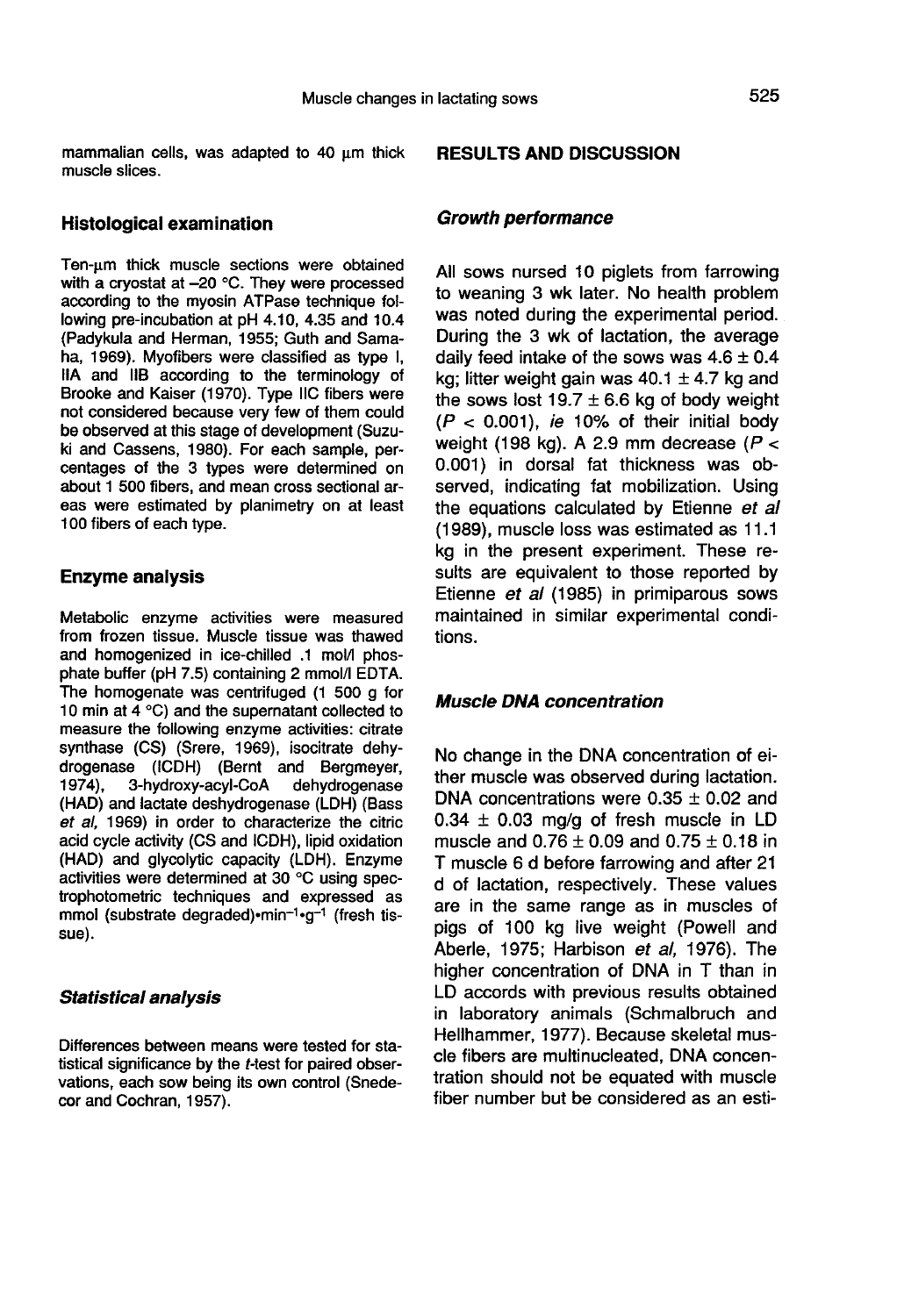mate of the cytoplasmic volume associated with each nucleus. Thus, the size of the nucleoplasmic units was not modified during lactation. In consequence, if we assume that muscle weight decreases during lactation (Etienne et al, 1985), this suggests that the amount of muscular DNA decreased during lactation. Taking into account Moss' results (1968) showing the constancy of the ratio between the number of nuclei and the mean cross sectional area of myofibers, a decrease in the latter could be predicted; this is reported later on. The absence of change in LD muscle<br>DNA concentration during lactation, concentration whereas the fiber cross sectional area decreased, shows that DNA concentration is not a good estimate of muscle fiber size.

# Percentages of muscle fibers of each type

In this study, we have selected 2 skeletal muscles presenting various contractile and metabolic characteristics. The proportions of type I, IIA and IIB fibers were 11.7, 10.0, 78.3 and 59.2, 21.9, 18.9 in LD and T muscle, respectively. No significant change was noticed in trapezius, whereas the percentage of type I increased  $(P < 0.05)$  in LD muscle during lactation (fig 1). Since the total number ot muscle fibers is determined before birth in pigs (Staun, 1963; Stickland and Goldspink, 1973), the increase in the proportion of type I fibers in longissimus was generated by a transformation of fibers from type IIA, or type IIB

Fiber types (%) Relative area (%) Fiber area (µm2) 7000  $100<sub>1</sub>$  $100<sub>1</sub>$ 6000 75  $75 -$ 5000 50 50 4000 25 25 3000  $\Omega$ 2000  $D+21$  $D-6$  $D-6$  $D+21$  $D-6$  $D+21$ **TRAPEZIUS MUSCLE**  $100<sub>1</sub>$ 7000-100 6000 75 75 5000 50 50 4000  $25$ 25 3000 2000  $D-6$  $D+21$  $D - 6$  $D+21$  $D-6$  $D+21$ 

**LONGISSIMUS MUSCLE** 

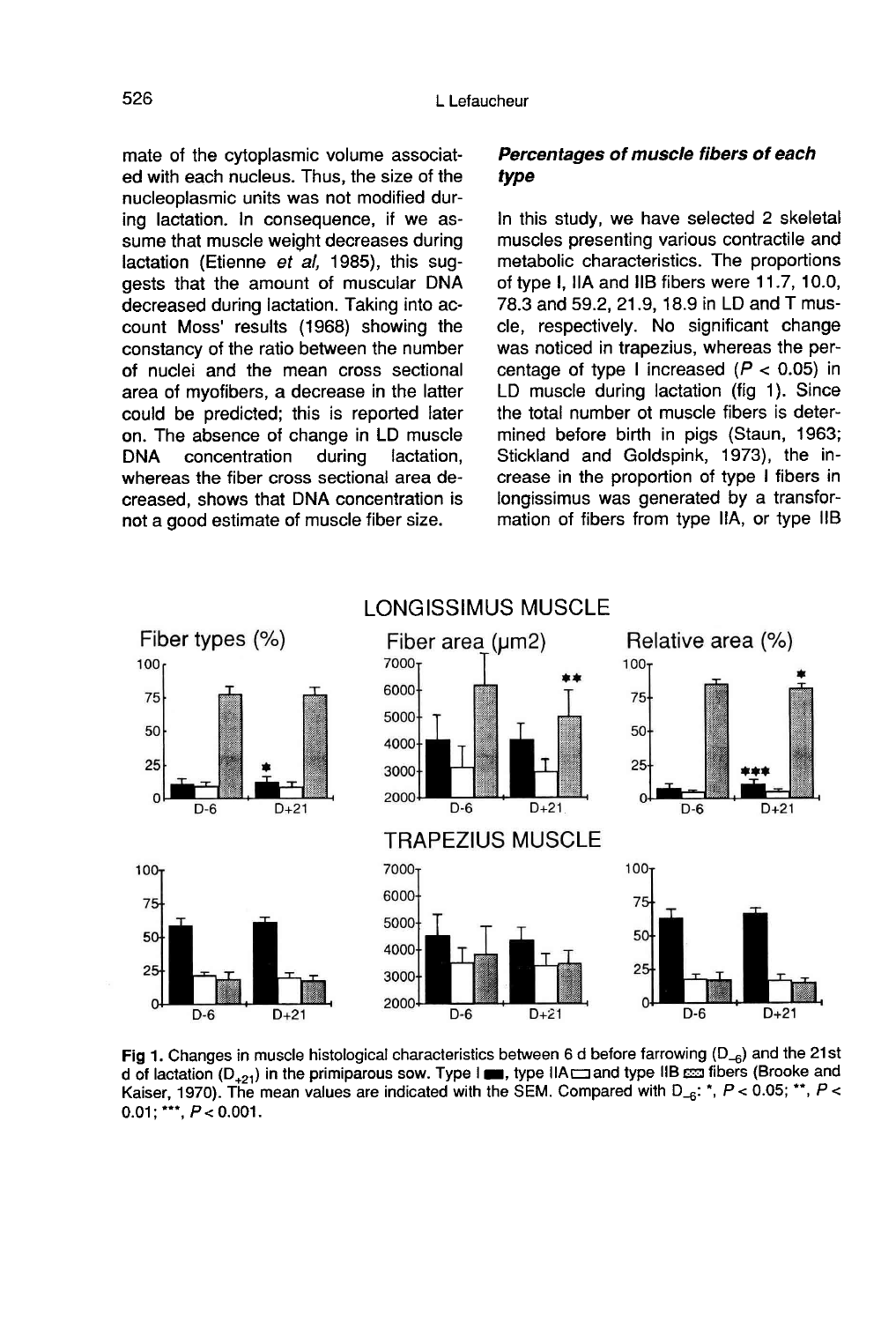via IIA, to type I fibers. This effect is similar to that observed in fast muscles after hypothyroidism in laboratory animals (Nwoye and Mommaerts, 1981). The lower concentrations of serum  $T_4$  during lactation as<br>compared to gestation in the primiparous sow (Brendemuhl et al, 1987) might explain the increase in type I fibers in LD muscle, but direct evidence is still lacking. Moreover, other studies are necessary to establish whether the lower  $T<sub>4</sub>$  concentration observed during lactation was due to a decrease in secretion and/or to an increase in peripheric utilization, ie tissues and milk. Thus, a real hypothyroidal status during lactation is still hypothetical and should be studied at a muscular level.

#### Muscle fiber area

Muscle fiber cross sectional areas (CSA) were not significantly affected by lactation, with the exception of type IIB fibers in LD muscle ( $P < 0.01$ ; fig 1). Reid *et al* (1980) previously reported a decrease in mean fiber diameter in T muscle of early lactating cows. However, they only studied T muscle and did not take into account fiber types. In the sow, the LD, a white muscle, seemed to be more sensitive to the atrophic action of lactation, and within this muscle, mainly the type IIB fibers (about 78% of the total number of fibers) were affected. Since the total number of muscle fibers did not change, the decrease in fiber cross sectional areas in LD muscle  $(-18.2%)$ suggests a decrease in the weight of this muscle. Muscles may be affected contrary to their development since LD muscle, a late developing muscle, is more affected than T, an earlier developing muscle (Davies, 1974; Dickerson and McCance, 1960).

These changes are very similar to those observed in laboratory animals after a peri-

od of starvation, restricted feeding or glucocorticoid treatment that induces a decrease in the size of fast twitch fibers, particularly glycolytic fibers, while slow-twitch fibers are much more resistant to atrophy (Goldberg and Goodman, 1969; Vignos and Greene, 1973; Kelly and Goldspink, 1982; Seene and Viru, 1982; Kelly et al. 1986). Activity and/or hormone responsive ness could generate the difference in response between muscles. Within a muscle, the activation threshold increases from type I to IIA and IIB fibers (Henneman et al, 1974; Vollestad and Blom, 1985). The continuous activity of T muscle in the maintenance of body posture and in movements of a slow, repetitive nature, may make this muscle somewhat resistant to atrophy. In contrast, the longissimus muscle, a fast-twitch glycolytic muscle, is less frequently recruited and is clearly more susceptible to atrophy.

The higher resistance of T muscle to atrophy may also be due to its more intense metabolism since it has been shown in laboratory animals that RNA concentration and protein synthesis (Flaim et al, 1980), protein turnover (Lewis et al, 1984), incorporation of glucose into glycogen (Bar and Blanchaer, 1965; Beatty and Bocek, 1970), turnover of glycogen (Villa-Moruzzi et al, 1979), insulin receptor concentration (Lefaucheur et al, 1986) and the sensitivity of glucose uptake to insulin (Bonen et al, 1981; Hom and Goodner, 1984) are higher in slow red than in fast white muscles.

Insulin and glucocorticoids might be involved in the higher sensitivity of IIB fibers to atrophy. Indeed, insulin is known to stimulate protein synthesis and inhibit protein degradation in muscle (Goldberg, 1979; Tischler, 1981; Etherton, 1982), and it may be that the lower number of insulin receptors in fast white fibers (Lefaucheur et al, 1986) makes them more sensitive to the reduction of plasma insulin level occur-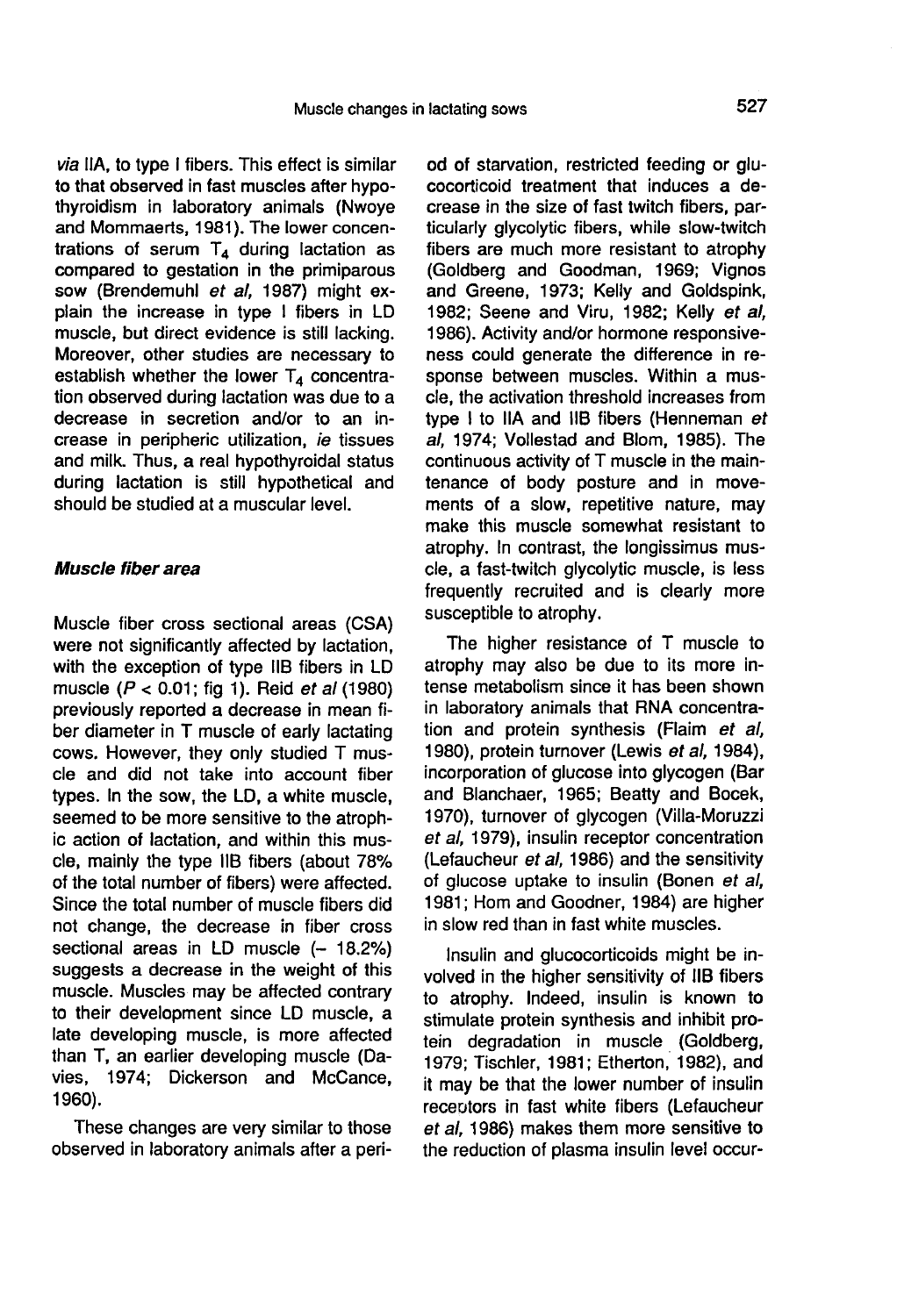ring after farrowing (Atinmo et al, 1976; Armstrong et al, 1986). It has been shown that the catabolism induced by starvation is triggered, at least in part, by glucocorticoids (Goldberg et al, 1980) and that IIB fibers are more susceptible to the atrophying action of glucocorticoids than I and IIA fibers (Kelly et al, 1986). Nevertheless, other hormonal changes occur during early lactation vs gestation. For instance, higher growth hormone levels have been demonstrated in dairy cows during early lactation (Kunz et al, 1985) but this hormone is probably not involved in mechanisms leading to fiber hypotrophy; it would rather contribute, like hypothyroidism, to spare muscular proteins. Further investigations are needed to understand the hormonal mechanisms involved.

#### Enzyme activities

Oxidative (CS, ICDH, HAD) and glycolytic (LDH) enzyme activities decreased in LD and T muscles during lactation (fig 2); oxidative activities were particularly reduced in the red T muscle. Thus, in the lactating sow, energy and protein deficits (Etienne et al, 1989) seem to be related to a general decrease in both muscular oxidative and glycolytic metabolisms. Energy and/or protein restriction also induce a decline in oxidative metabolism in rats, sheep and monkeys (Taskar and Tulpule, 1964; Goldspink and Waterson, 1971; Howarth and Baldwin, 1971; Suzuki, 1972; Oldfors et al, 1983; Mehta et al, 1987) but do not modify or even increase glycolytic enzyme activities in the muscle of rats and rhesus mon-



Fig 2. Changes in muscle enzyme activities between 6 d before farrowing ( $D_{-6}$ ) and the 21st d of lactation  $(D_{221})$  in the primiparous sow. LDH: lactate dehydrogenase; CS: citrate synthase; ICDH: isocitrate dehydrogenase; HAD: beta-hydroxyacyl coenzyme-A dehydrogenase. The mean values are indicated with SEM. Compared with  $D_{-6}$ ; \*,  $P < 0.05$ ; \*\*,  $P < 0.01$ ; \*\*\*,  $P < 0.001$ .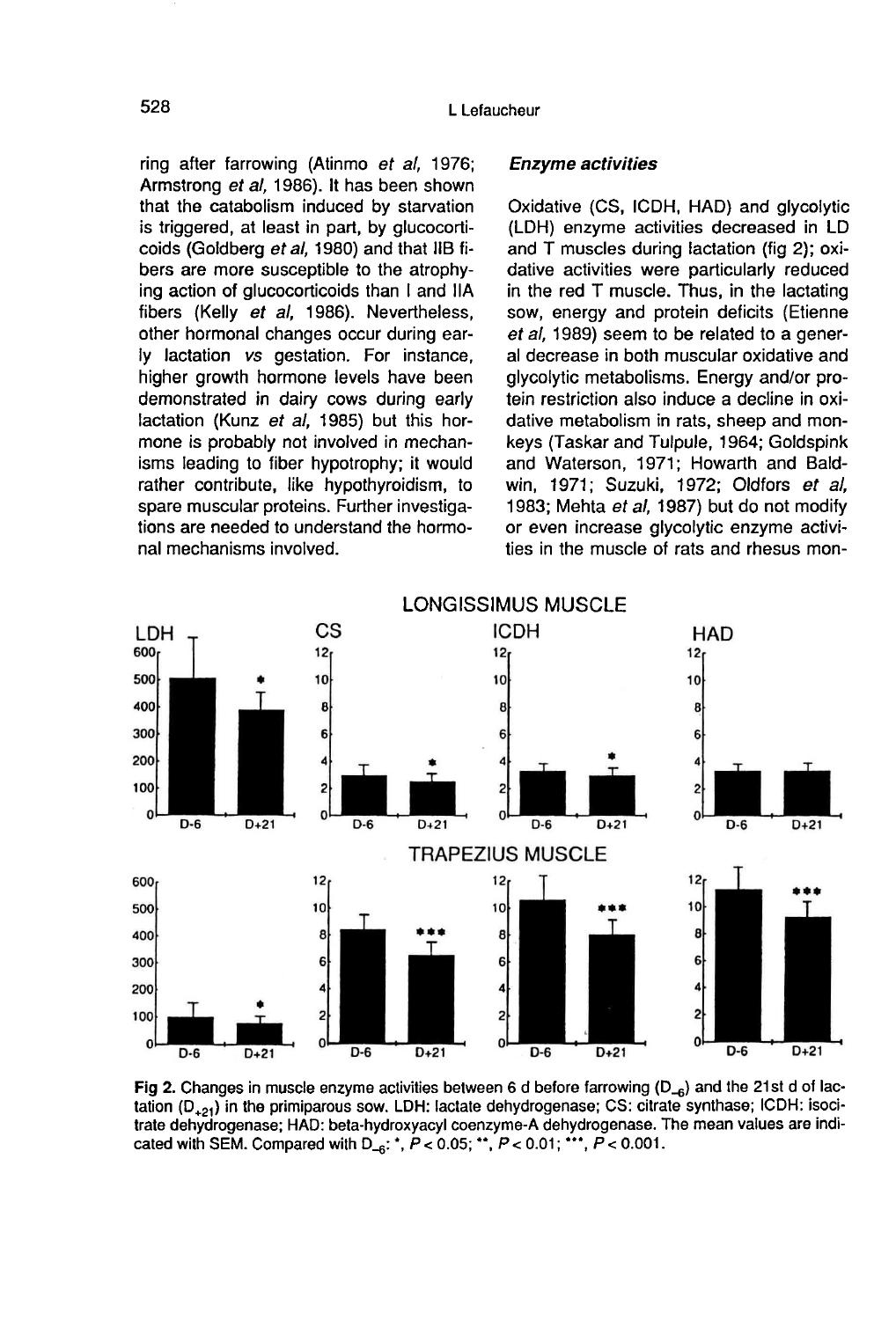keys (Taskar and Tulpule, 1964; Mehta et al, 1987). If muscle metabolic response to starvation or feed restriction is similar in swine and in these species, lactation and a low plane of nutrition could distinctly affect glycolytic metabolism.

A general reduction in muscular glycolytic and oxidative metabolisms has already been reported in hypothyroidism in laboratory animals (Johnson and Turnbull, 1984). Since  $T_4$  is decreased during lactation in the sow (Brendemuhl et al, 1987), it might be involved in the overall reduction in muscle energy metabolism during early lactation via a decrease in  $T<sub>4</sub>$  uptake by muscle.

# **CONCLUSION**

The present study shows that histochemical and biochemical changes occur in muscle of primiparous sows during lactation. It appears that HB fibers, mainly of the glycolytic type, are selectively affected during early lactation when food intake does not meet nutrient demand for milk production. As the musculature represents about 40% of the body mass after farrowing and is predominantly made up of fast glycolytic muscles, the fast glycolytic skeletal muscles probably constitute a substantial part of the labile protein reserve. The observed reduction in muscle energy metabolism, characterized by a decrease in oxidative and glycolytic enzyme activities, and the increase of type I fibers of LD muscle could be related to a reduction in thyroxine levels in sows during late gestation and lactation. However, further research is needed to demonstrate this hypothesis.

# ACKNOWLEDGMENTS

The authors wish to thank Y Lebreton for technical assistance in surgical interventions.

#### **REFERENCES**

- Armstrong JD, Britt JH, Kraeling RR (1986) Effect of restriction of energy during lactation on body condition, energy metabolism, endocrine changes and reproductive performance in primiparous sows. J Anim Sci 63, 1915- 1925
- Atinmo T, Baldijao C, Pond WG, Barnes RH (1976) Decreased dietary protein on energy intake and plasma growth hormone levels of the pregnant pig, its fetuses and developing progeny. J Nutr 106, 940-946
- Bar U, Blanchaer MC (1965) Glycogen and CO<sub>2</sub> production from glucose and lactate by red and white skeletal muscle. Am J Physiol 209, 905-909
- Bass A, Brdiczka D, Eyer P, Pette D (1969) Metabolic differentiation of distinct muscle types at the level of enzymatic organization. Eur J Biochem 10, 198-206
- Beatty CH, Bocek RM (1970) Biochemistry of the red and white muscle. In: Physiology and Biochemistry of Muscle as a Food (Briskey EJ, Cassens RG, Marsh RG, eds) King-sport Press, Tennessee, 155-191
- Bernt E, Bergmeyer HU (1974) Isocitrate dehydrogenase: UV-assay. In: Methods of Enzymatic Analysis (Bergmeyer HU, ed) Academic Press, New York 2, 624-627
- Bonen A, Tan MN, Watson-Wright WM (1981) Insulin binding and glucose uptake differences in rodent skeletal muscles. Diabetes 30, 702-704
- Brendemuhl JH, Lewis AJ, Peo ER (1987) Effect of protein and energy intake by primiparous sows during lactation on sow and litter perfor mance and sow serum thyroxine and urea concentrations. J Anim Sci 64, 1060-1069
- Brooke MH, Kaiser KK (1970) Muscle fiber types: How many and what kind? Arch Neuro123, 369-379
- Davies AS (1974) A comparison of tissue development in Pietrain and Large White pigs from birth to 64 kg live weight. 2. Growth changes in muscle distribution. Anim Prod 19, 377- 387
- Dickerson JWT, McCance RA (1960) Severe undernutrition in growing and adult animals: avian skeletal muscle. Br J Nutr 14, 331-338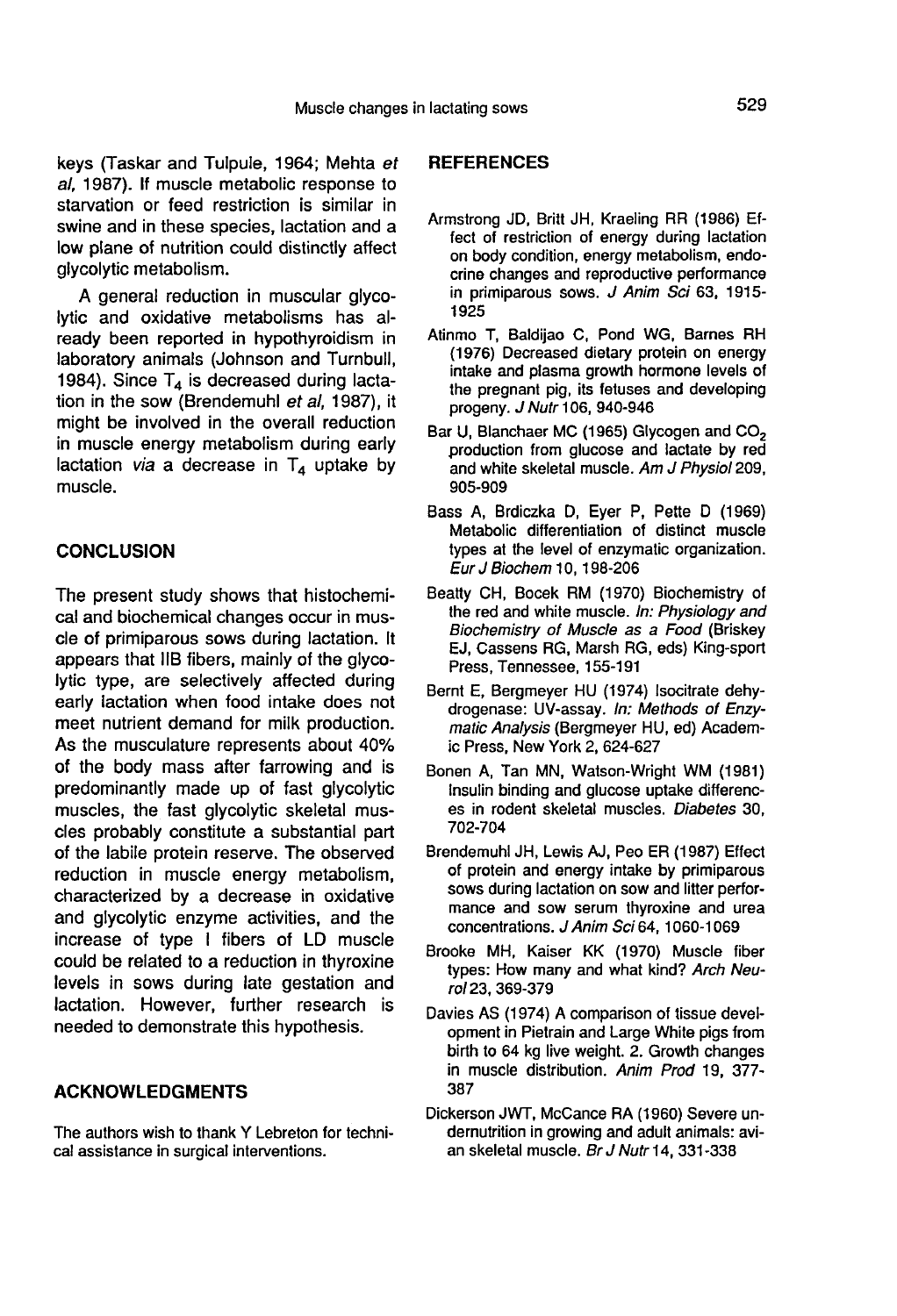- Elsley FWH, MacPherson RM (1972) Protein and amino acid requirements in pregnancy and lactation. In: Pig Production (Cole DJA, ed) The Pennsylvania State Univ Press, University Park, 417-434
- Etherton TD (1982) The role of insulin-receptor interactions in regulation of nutrient utilization by skeletal muscle and adipose tissue: a review. J Anim Sci 54, 58-67
- . Etienne M, Noblet J, Desmoulin B (1985) Mobilisation des réserves corporelles chez la truie primipare en lactation. Reprod Nutr Dev 25, 341-344
- Etienne M, Noblet J, Dourmad JY, Fortune H (1989) Etude du besoin en lysine des truies en lactation. J Rech Porcine Fr 21, 101-108
- Flaim KE, Copenhaver ME, Jefferson LS (1980) Effects of diabetes on protein synthesis in fast and slow twitch rat skeletal muscle. Am J Physiol239, E88-E95
- Goldberg AL (1979) Influences of insulin and contractile activity on muscle size and protein balance. Diabetes 28, 18-24
- Goldberg AL, Goodman HM (1969) Relationship between cortisone and muscle work in determining body size. J Physiol (Lond) 200, 667- 675
- Goldberg AL, Tischler M, Demartino G, Griffin G (1980) Hormonal regulation of protein degradation and synthesis in skeletal muscle. Fed Proc 39, 31-36
- Goldspink G, Waterson SE (1971) The effect of growth and inanition on the total amount of nitroblue tetrazolium deposited in individual muscle fibers of fast and slow rat skeletal muscle. Acta Histochem 40, 16-22
- Guth L, Samaha FJ (1969) Qualitative differences between actomyosin ATpase of slow and fast mammalian muscle. Exp Neurol25, 138- 152
- Harbison SA, Goll DE, Parrish FC, Wang V, Kline EA (1976) Muscle growth in two genetically different lines of swine. Growth 40, 253- 283
- Henneman E, Clamann HP, Gilles JD, Skinner RD (1974) Rank order of motoneurones within a pool: law of combination. J Neurophysiol (Bethesda) 37, 1338-1349
- Hom FG, Goodner CJ (1984) Insulin doseresponse characteristics among individual

muscle and adipose tissues measured in the rat in vivo with  $3(H)$ -2-deoxyglucose. *Dia-*<sup>1</sup><br>muscle and adipose tissues measured in the<br>rat *in vivo* with <sup>3</sup>(H)-2-deoxyglucose. *Dia-<br>betes* 33, 153-160<br>warth RE, Baldwin RL (1971) Concentrations betes 33, 153-160

- Howarth RE, Baldwin RL (1971) Concentrations of selected enzymes and metabolites in rat skeletal muscle: effects of food restriction. J Nutr 101, 485-494
- INRA (1984) L'alimentation des animaux monogastriques : pore, lapin volailles. INRA, Paris
- Johnson MA, Turnbull DM (1984) Mitochondrial oxidative enzyme activity in individual fiber types in hypo and hyperthyroid rat skeletal muscles. J Exp Physiol 69, 257-270
- Kelly FJ, Goldspink DF (1982) The differing responses of four muscle types to dexamethasone treatment in the rat. Biochem J 208, 147-151
- Kelly FJ, McGrath JA, Goldspink DF, Cullen MJ (1986) A morphological and biochemical study on the actions of corticosteroids on rat skeletal muscle. Muscle Nerve 9, 1-10
- Kunz PL, Blum JW, Hart IC, Bickel H, Landis J (1985) Effects of different energy intakes before and after calving on food intake, perfor mance and blood hormones and metabolites in dairy cows. Anim Prod 40, 219-231
- Lefaucheur L, Le Peuch C, Barenton B, Vigne ron P (1986) Characterization of insulin binding to slices of slow and fast twitch skeletal muscles in the rabbit. Horm Metab Res 18, 725-729
- Lewis EM, Kelly FJ, Goldspink DF (1984) Pre and postnatal growth and protein turnover of smooth muscle, heart and slow and fast twich skeletal muscles of the rat. Biochem J 217, 517-526
- Mehta J, Chopra JS, Mehta S, Naim CK, Bhag- wat AG, Dhand UK, Rana SV (1987) Ultrastructure and activity of some enzymes of energy metabolism of skeletal muscle in experimental energy deficiency. Ann Nutr & Metab 31, 35-46
- Moss FP (1968) The relationship between the dimensions of the fibers and the number of nuclei during normal growth of skeletal muscle in the domestic fowl. Am J Anat 122, 555- 564
- Noblet J, Etienne M (1986) Effect of energy level in lactating sows on yield and composition of milk and nutrient balance of piglets. JAnim Sci 63, 1888-1896